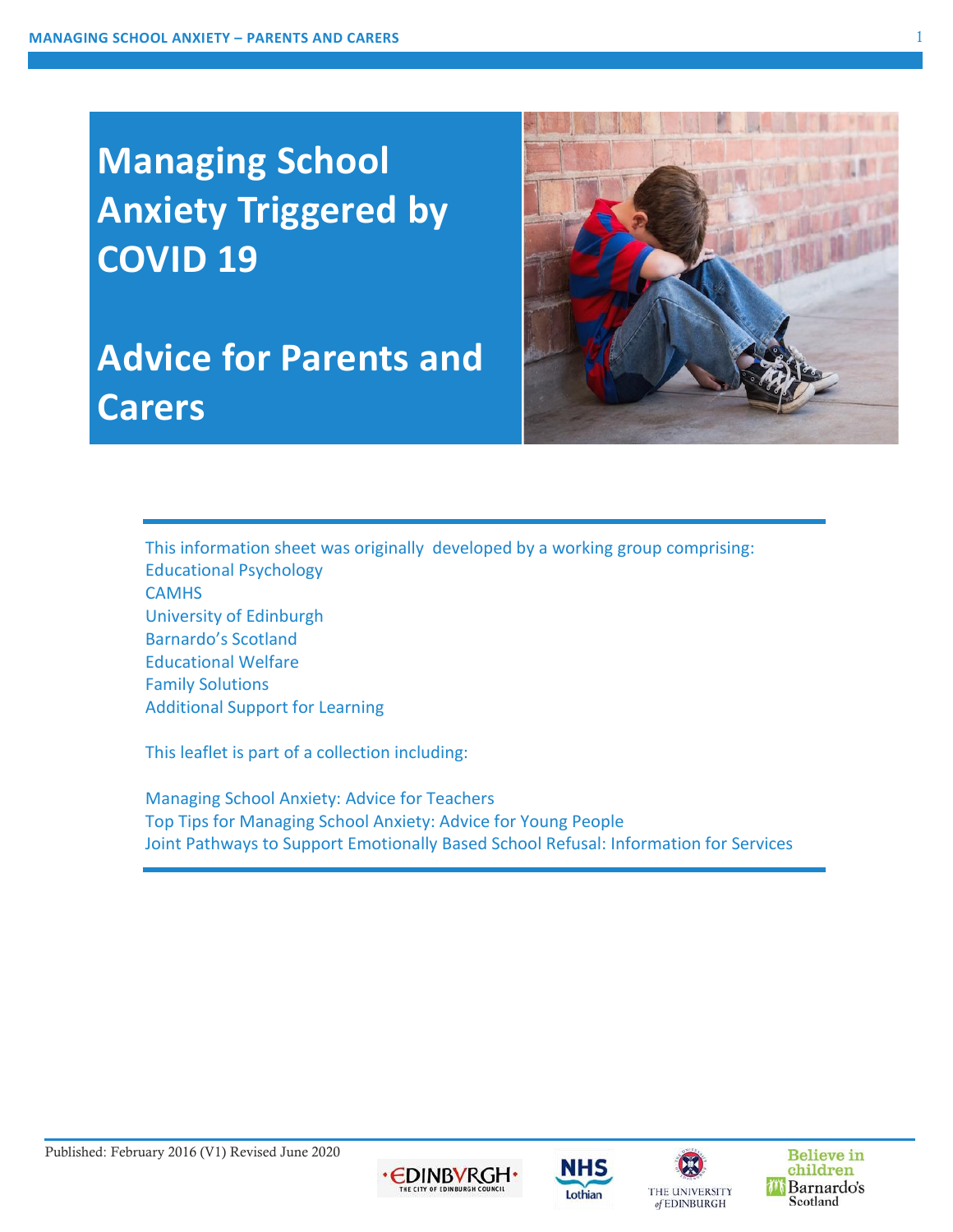#### **TIPS IF YOU NOTICE YOUR CHILD IS RELUCTANT TO RETURN TO SCHOOL**

- 1. **COMMUNICATING WITH SCHOOL –**Maintain good communication and work with the school to put in place strategies that will help your child manage full attendance and address any concerns.
- 2. **UNITED, CONSISTENT APPROACH –** It is important all the adults supporting your child or young person give the same messages about expecting the child to attend school.
- 3. **SMOOTH MORNING ROUTINE –** Predictable routines can greatly reduce anxiety and the likelihood of family disputes. Establish good morning and evening routines and stick to them. Try to re-establish your previous morning routine for school in advance or returning.
- 4. **CLEAR MESSAGES ABOUT SCHOOL ATTENDANCE –** Everyone will have different feelings about the timing of the return to school. The key message is that school is not optional and attending is in every child's best interests.
- 5. **FOCUS ON WHAT YOU CAN ALL DO –** It can be easy to get drawn into a debate about why your child doesn't want to return to school. Stick to your own clear message and agreed plan, focus on what you are all doing to stay safe.
- 6. **MODELLING CONFIDENCE –** Seeing your child upset and anxious will undoubtedly have an effect on you. You may feel upset or anxious yourself. This is normal but it is important your child sees that you are confident with the plan and carrying it out. Identify other adults who can support you but avoid discussing doubts and worries with your child.
- 7. **SUPPORT IN TO SCHOOL –** on a short-term basis taking your child to school yourself or identifying another trusted adult to do so can be a helpful strategy to build confidence. Even if your child is older and largely independent in many ways, this can be reassuring and shows you support them to address their anxiety.
- 8. **HELP THEM BREAK DOWN THE TASK –** When anxiety has built up it is often helpful to break the task that causes the anxiety down into small steps. Small successful steps build up confidence. For the first few days it may help if you break down the morning into small steps with regular prompts.
- **9. REWARDS FOR FACING FEARED SITUATIONS –** Facing your fears will always cause some upset however it is an essential aspect of addressing anxiety. Although rewards won't make the anxiety go away they help your child to have a positive focus and increase motivation.
- **10. SUPPORT PROBLEM SOLVING –** Help your child to create and think through solutions and plan together what they need to do to feel confident. Helping your child solve their own problems shows confidence in them and helps them develop their own problem-solving skills.
- **11. ENCOURAGE PERSISTENCE –** Every day your child goes to school their anxiety will gradually decrease. Your child will see that they coped and nothing happened that they couldn't manage. If they go to school but leave when their anxiety is high it is likely to reinforce their worries. Speak to your school to plan how to help your child stay even if they feel some anxiety.

EDINBVRGH.





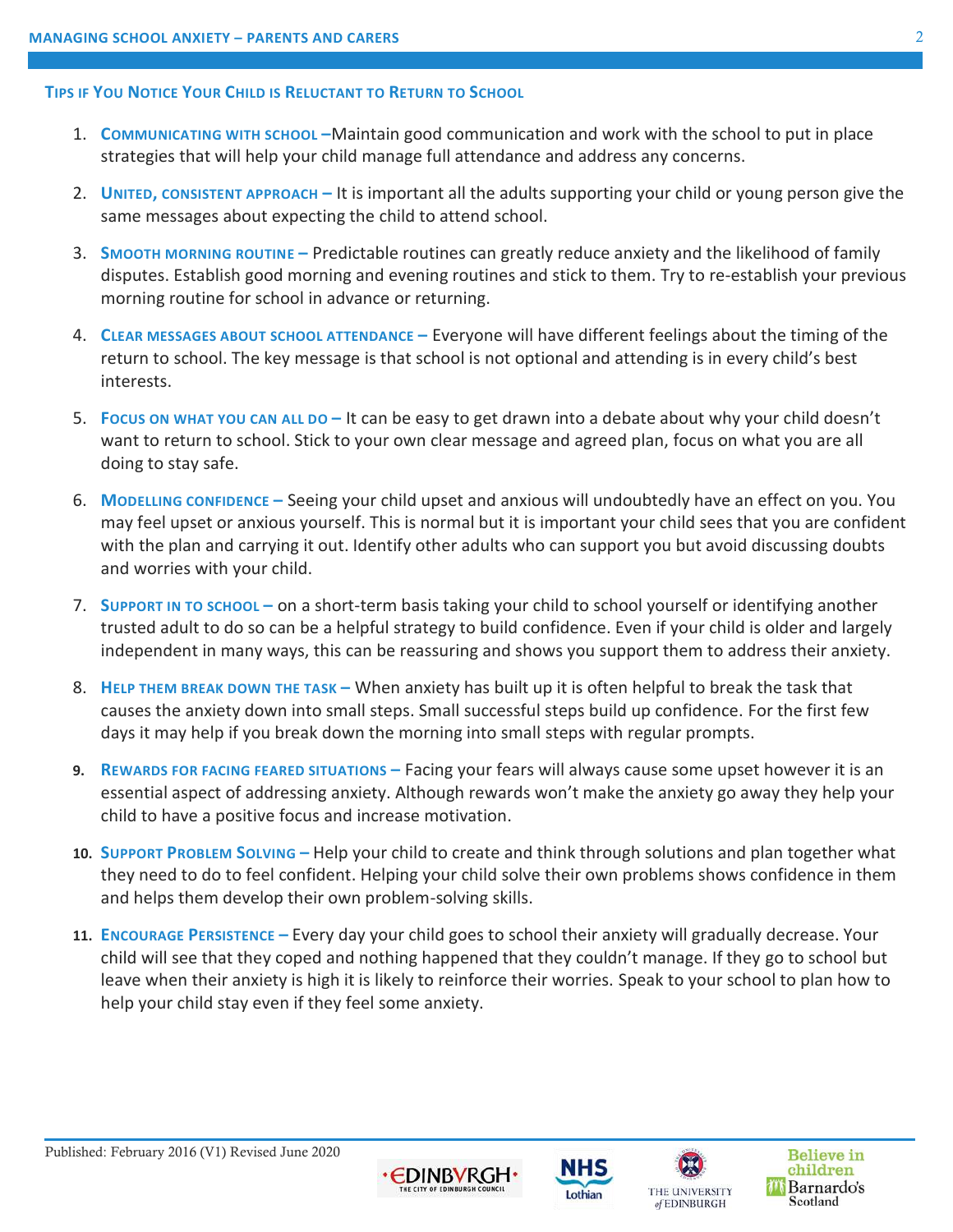For all of us the recent restrictions and upsetting news around COVID 19 is likely to have increased anxiety and every family will have had their own unique challenges and concerns at this time.

Some children may be anxious about the return to school following the period of school closures however the earlier you act the easier it will be to address the issue*.* Avoiding anxiety provoking situations is likely to increase anxiety over time*.* So, it is important that you support your child to keep attending school.

Most children will be keen to return to school and will look forward to seeing their friends and teachers, however some children may feel very anxious about the return. This leaflet is written to help you to act quickly and appropriately if you notice your child is reluctant to attend school.

## **Understanding anxiety and not wanting to go to school**

Anxiety and stress are normal responses to challenging situations and, at times, can be helpful aspects of life. Feeling some level of anxiety or stress before trying something new or difficult has actually been shown to improve performance in certain situations.

We all need to develop ways of coping with these feelings. Avoiding situations that cause stress and anxiety are likely to increase anxiety over time.

## **Identify any issues that might be barriers to attending school**

Sometimes a child is reluctant to attend school because they have concerns that are barriers for them. Common barriers include;

- Problems with friendships or bullying
- A recent loss
- Difficulties with school work

In addition to the barriers above the news and events related to COVID 19 will have caused many children and young people additional worries. We hope most children and young people will be looking forward to returning to school but for some their worries might make them feel reluctant.

Often a child will struggle to say they are feeling sad or worried but might instead talk about a sore tummy or sore head*,* both of which can be caused by anxiety.

If you notice your child complaining of regular health complaints, such as having a sore tummy or head, it is important you have a conversation

with them about how they are feeling*.* Make sure to specifically ask them if there is anything that is worrying them. If there is something that is worrying them about returning to school it is important to discuss this with someone in the school.

## **Reassuring your child**

If a child is worried or anxious it is important that the adults around them listen to them and reassure them.

EDINBVRGH•

Explain COVID 19 at a level they can understand

Published: February 2016 (V1) Revised June 2020







*It is essential that if your child is regularly complaining about being unwell that you also discuss this with their GP.* 





NHS Lothian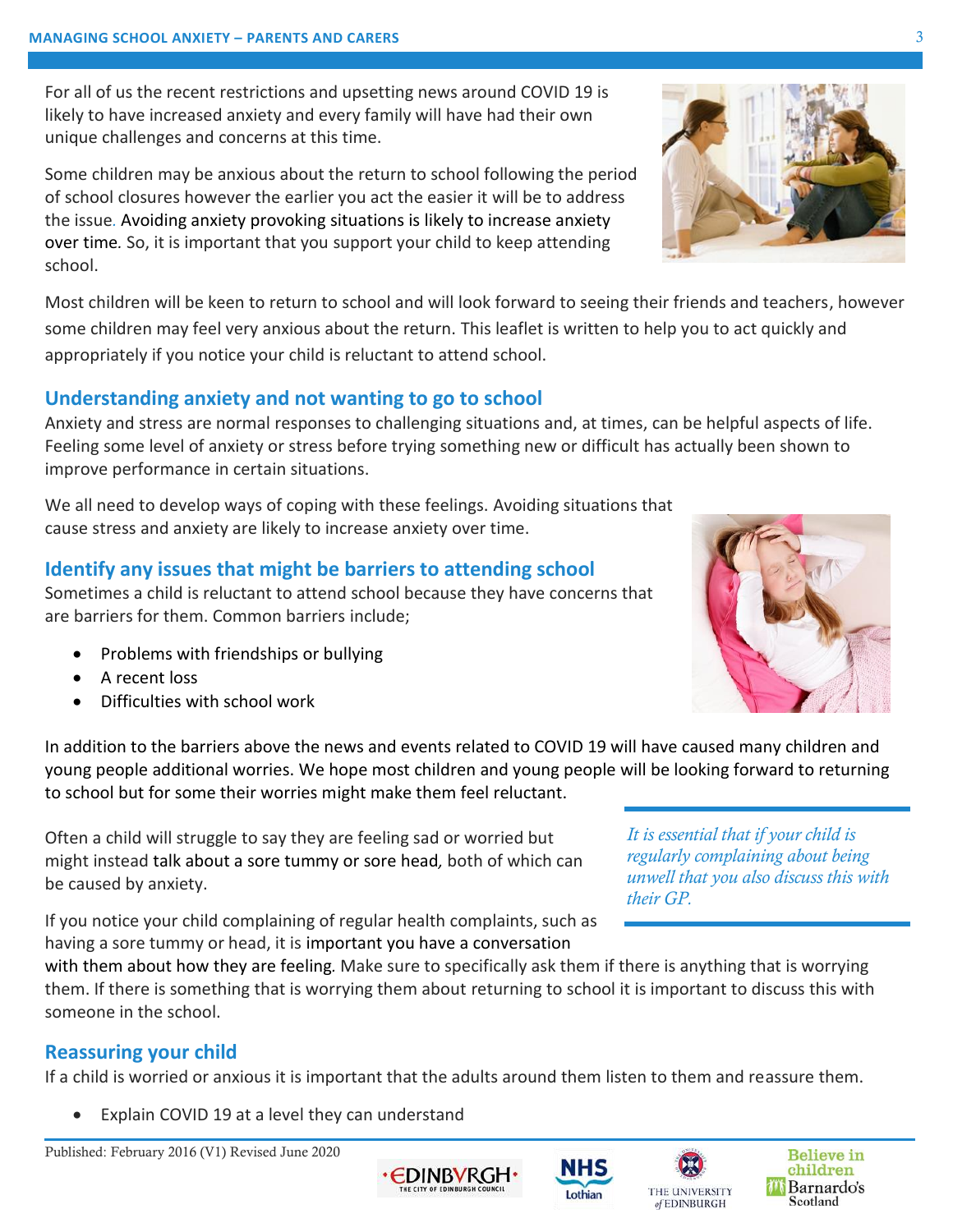- Try to make sure they don't see or hear too much news especially if they are unlikely to understand it all.
- Find out what school will be like following the school closures and prepare your child for what they can expect.
- Calmly and confidently support your child about what they can do wash hands, socially distance.
- Reassure them that it is normal to feel worried but getting back to routines will help us gain confidence.
- Remind them that adults are around to support them and keep them safe.
- Focus on any positives that your child may experience from being back in school such as seeing friends or partaking in enjoyable activities.

If your child is still very reluctant to go back to school making a plan jointly with the school about which lessons or place in school would be easiest for them to attend can be helpful. It's better to begin attending school an hour a day and build up to more time than to not attend at all. Small successful steps will build up confidence.

### **Promoting a coping approach**

A starting point for supporting your child to manage their anxiety about school is to consider the language you use. It is important that alongside addressing concerns with the school, parents and carers give clear, consistent messages about the need to attend.



### **Give Clear Messages**

| What you can say                                                                                       | <b>What this means</b>                                             |
|--------------------------------------------------------------------------------------------------------|--------------------------------------------------------------------|
| "We will support you to get back to school."                                                           | Parents/carers working together                                    |
| "We can't all stay at home, it's important we go out and see<br>others, learn / work ."                | We are in this together                                            |
| "I know this is hard but we all have to get back to our routines.<br>We know what to do to stay safe." | <b>Strong confident message</b>                                    |
| "Today after school, you can choose something for dinner and<br>we'll cook it together."               | <b>Expectation of compliance /</b><br>something to look forward to |
| "You have five minutes to get dressed for school."                                                     | Short manageable target, breaking<br>down immediate tasks          |

## **Getting Your Own Support**

It is very common for adults to struggle to manage their own stress or anxiety. If this is the case it can be very difficult to model a calm, confident approach to your children. Children will often be very aware of the anxiety of adults around them even if they haven't spoken to them about it.

All of us are likely to have felt more anxious during COVID 19. For most of us periods of anxiety pass and we can focus on other things, however, for some it may feel like anxiety has become overwhelming. It is important if this is the case that adults access their own supports. Here are some tips for managing anxiety at this time;

Published: February 2016 (V1) Revised June 2020





Lothian